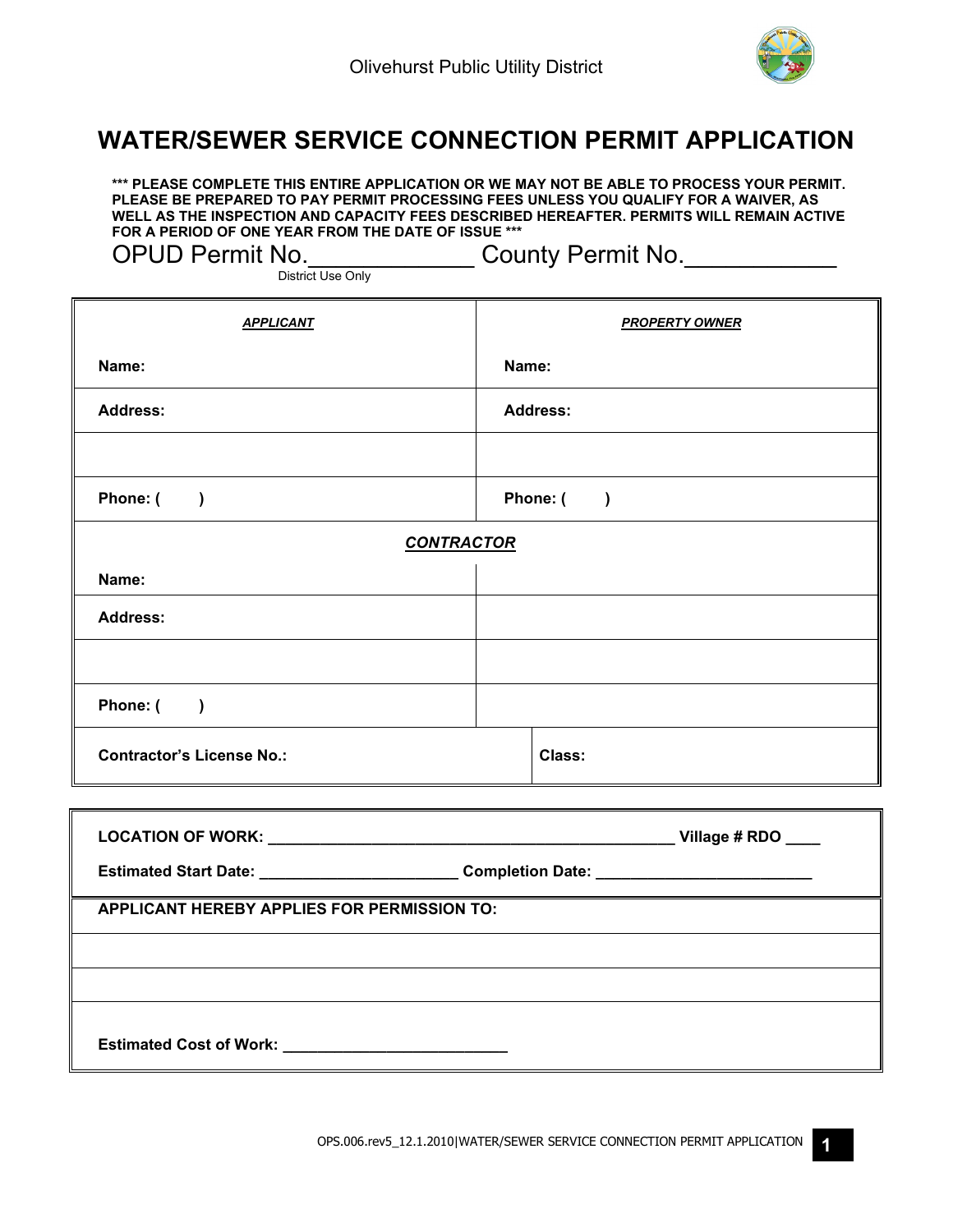

A permit is not required for the following (check if applicable):

- 1. It is for any of the "Over The Counter" type permits issued by Yuba County listed below (any of these projects can receive OPUD clearance at the County when applying for the Building Permit with submittal of a signed OPUD permit application):
	- a. Electrical service panel changes-outs.
	- b. Reroof.
	- c. Heating and air (HVAC) change-outs.
	- d. Water heater replacement.
	- e. Electric or gas service reconnect.
	- f. Gas line repairs, interior.
	- g. Stucco/siding.
	- h. Window replacement.
	- i. Interior remodels/fire damage repair.
	- j. Change of tenant. (Commercial or Industrial does not qualify for waiver unless cleared by OPUD District Engineer)
	- k. Solar System
	- l. Patio Covers (with no addition of outdoor kitchen)
- 2. Any building permit that is for additions under 300 square feet.
- 3. Any other type of building permit that is not for plumbing, irrigation or structure 300 square feet or larger.

Please list any of the waiver conditions from above that apply:

\_\_\_\_\_\_\_\_\_\_\_\_\_\_\_\_\_\_\_\_\_\_\_\_\_\_\_\_\_\_\_\_\_\_\_\_\_\_\_\_\_Initials\_\_\_\_\_\_\_\_\_\_\_Date\_\_\_\_\_\_\_\_\_\_\_\_\_\_

Submittals: (all are required unless waived by the District):

Improvement Plans (3 copies) | | Liability Insurance Certificate and Endorsement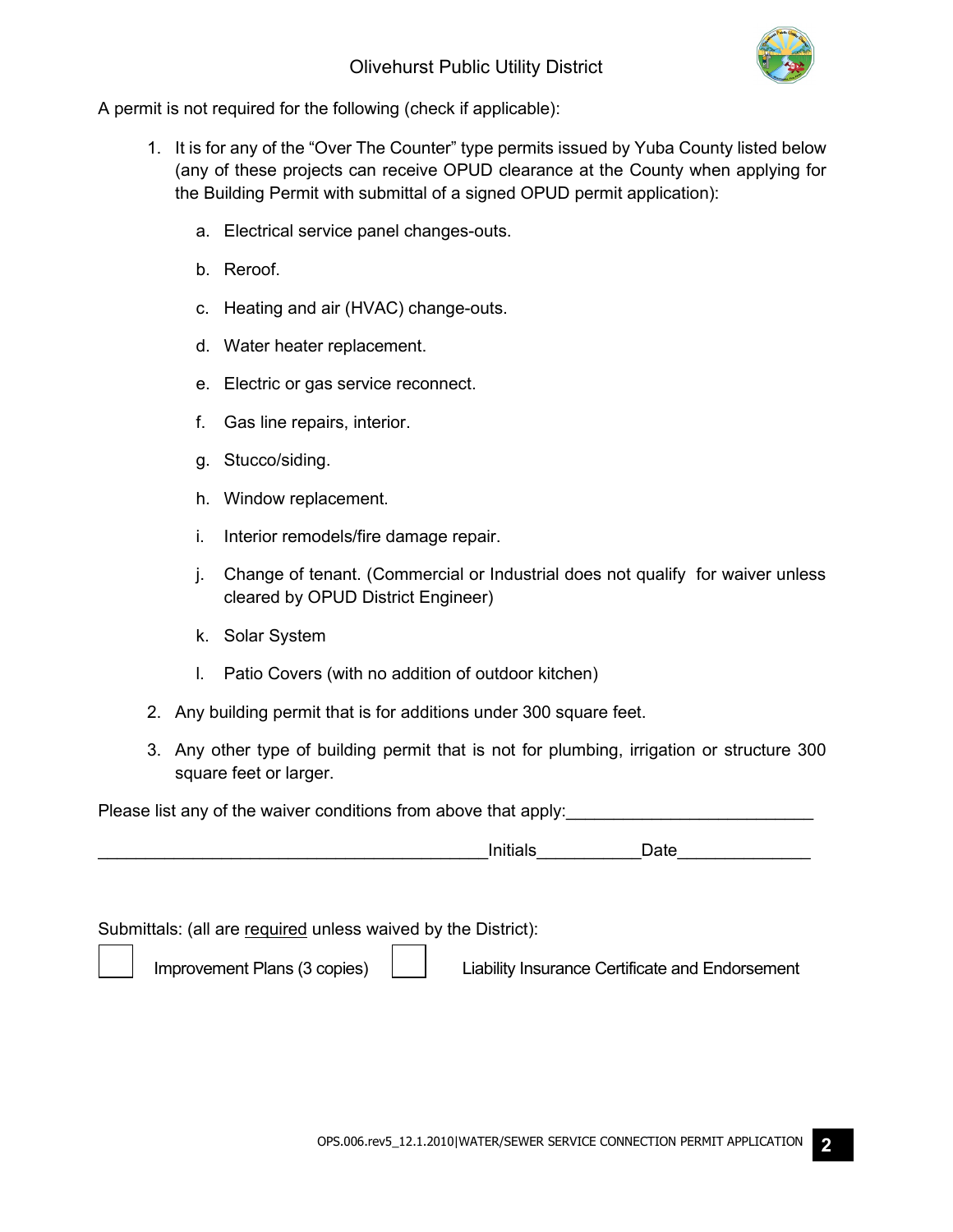

The undersigned does hereby agree to comply with the current Olivehurst Public Utility District Standard Specifications and details and Olivehurst Public Utility District Sewer Use Ordinance, and with the General Provisions and Special Conditions as stated on this permit. The undersigned shall be responsible for all claims and liabilities arising out of work performed pursuant to the Water/Sewer Service Connection Permit, or arising out of the undersigned and his/her agent's failure to perform any of the requirements of the Permit. The undersigned hereby agrees to indemnify, defend and hold harmless the Olivehurst Public Utility District, its officers, agents, and employees, from any and all liabilities, claims, losses and expense, including attorney's fees, caused, in whole or in part, by the willful or negligent acts or omissions of the undersigned, or undersigned's contractor, in performing the work authorized under this Water/Sewer Service Connection Permit. The application MUST be signed by the owner.

**Signature of Owner: \_\_\_\_\_\_\_\_\_\_\_\_\_\_\_\_\_\_\_\_\_\_\_\_\_\_\_\_\_\_\_\_\_\_\_\_\_\_\_\_ Date: \_\_\_\_\_\_\_\_\_\_\_\_\_\_\_\_\_**

**Name**: Name of party responsible for work. Must be consistent with person/company as shown on insurance.

**Description of work**: Plan (3 copies) should include: structures, sidewalks, driveways, etc., as well as proposed construction, street names and addresses included. Also, construction details should include dimensions and specify materials to be used.

**Project Cost Estimate**: This amount is an approximation of the costs of construction in County right-of-way only.

**Insurance**: A certificate of insurance naming the Olivehurst Public Utility District as additionally insured is required. The limits are \$1,000,000.00 each occurrence and \$2,000.000.00 aggregate. An endorsement must also be provided.

**Signature**: The owner MUST sign the permit application.

**U.S.A. Ticket**: Underground Service Alert, all underground services must be located prior to starting work.

**Inspection**: Call for inspection 48 hrs. in advance of construction (530) 682-0624 or (530) 743-8132.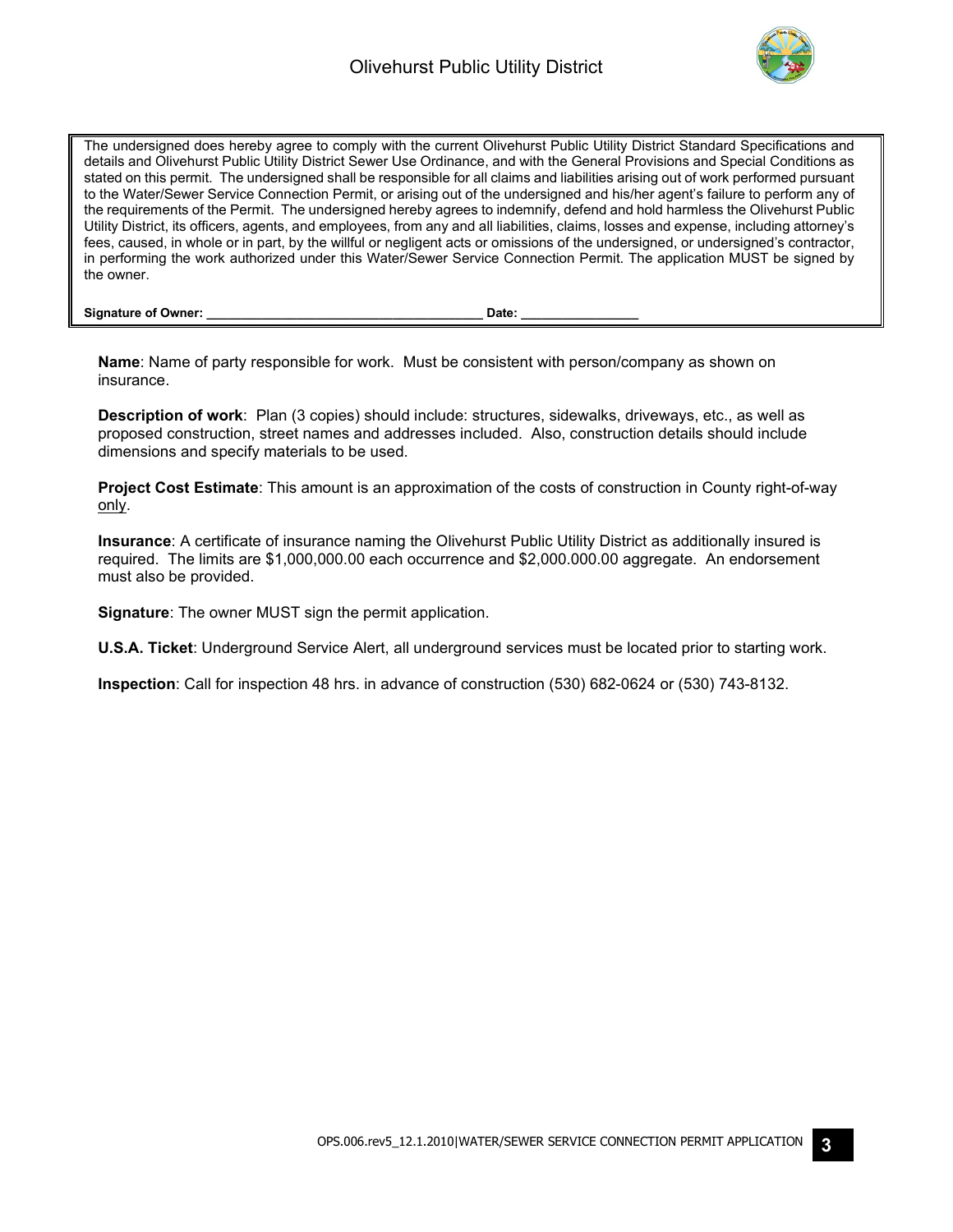

| TO BE COMPLETED BY DISTRICT                                                                                                                                                       |                                                                                                                                                                                                                                                         |                                                                                                                                                                                                                                                                                                                                                                                                                                                                                                                                        |  |  |
|-----------------------------------------------------------------------------------------------------------------------------------------------------------------------------------|---------------------------------------------------------------------------------------------------------------------------------------------------------------------------------------------------------------------------------------------------------|----------------------------------------------------------------------------------------------------------------------------------------------------------------------------------------------------------------------------------------------------------------------------------------------------------------------------------------------------------------------------------------------------------------------------------------------------------------------------------------------------------------------------------------|--|--|
| <b>Permit Processing</b><br>Inspection<br><b>Capacity Fees</b><br>Other Charges / Fines<br><b>TOTAL</b><br>Receipt No.                                                            | <b>FEES</b><br>$\frac{1}{2}$<br>$\frac{1}{2}$<br>$#$ Date                                                                                                                                                                                               | \$ ___________(Determined by Engineering)<br>\$ ___________(Determined by Engineering)<br>$\frac{1}{2}$ $\frac{1}{2}$ $\frac{1}{2}$ $\frac{1}{2}$ $\frac{1}{2}$ $\frac{1}{2}$ $\frac{1}{2}$ $\frac{1}{2}$ $\frac{1}{2}$ $\frac{1}{2}$ $\frac{1}{2}$ $\frac{1}{2}$ $\frac{1}{2}$ $\frac{1}{2}$ $\frac{1}{2}$ $\frac{1}{2}$ $\frac{1}{2}$ $\frac{1}{2}$ $\frac{1}{2}$ $\frac{1}{2}$ $\frac{1}{2}$ $\frac{1}{2}$<br><u> 1989 - Johann Harry Harry Harry Harry Harry Harry Harry Harry Harry Harry Harry Harry Harry Harry Harry Harry</u> |  |  |
| <b>Reviewed / Approved:</b><br>Plans<br>Insurance/Endorsement                                                                                                                     | Waiver Granted by: \\sqrt{\sqrt{\sqrt{\sqrt{\sqrt{\sqrt{\sqrt{\sqrt{\sqrt{\sqrt{\sqrt{\sqrt{\sqrt{\sqrt{\sqrt{\sqrt{\sqrt{\sqrt{\sqrt{\sqrt{\sqrt{\sqrt{\sqrt{\sqrt{\sqrt{\sqrt{\sqrt{\sqrt{\sqrt{\sqrt{\sqrt{\sqrt{\sqrt{\sqr<br>Date: _______________ | <b>Performance Guarantee</b><br>SURETY No.: _________________<br>Cash Amount: _________________<br>Receipt No.: ___________________<br>Date Released: Note that the set of the set of the set of the set of the set of the set of the set of the set o                                                                                                                                                                                                                                                                                 |  |  |
| THE REQUESTED PERMIT, NUMBER IS HEREBY GRANTED.<br><b>GENERAL PROVISIONS ATTACHED.</b><br><b>CONDITIONS ATTACHED:</b><br>(See attached conditions if box is checked)<br>Final By: |                                                                                                                                                                                                                                                         |                                                                                                                                                                                                                                                                                                                                                                                                                                                                                                                                        |  |  |